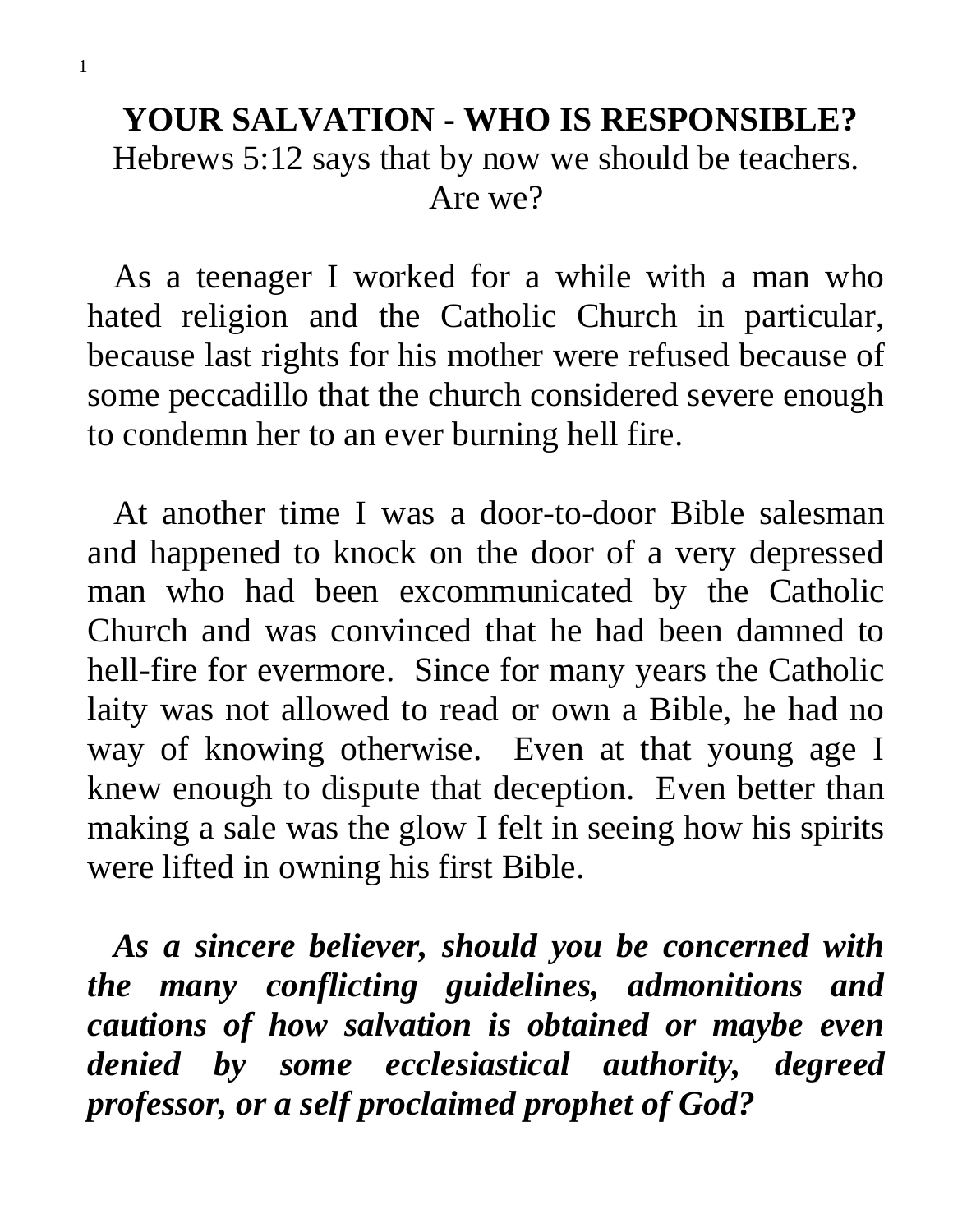Could any of them be right? How can you be sure of your salvation? Did some man tell you, or does your assurance come from the word of God?

 Man says that upon death a person immediately goes to heaven or hell, fully conscious, or maybe a place of transition called purgatory, which one might be hurried through to heaven by a generous contribution to the proper authorities. Can any of that be verified from the Bible?

Whatever your beliefs the goal is to spend eternity with Christ; we call it salvation. But it sure gets complicated when the many experts place themselves between you and God and tell you what you must do to obtain it or maybe lose it?

#### **The many paths claimed by the experts.**

 There are those who claim to be the only true church, and unless you are a member in good standing then you're simply not going to make it into that higher realm. I am more concerned with having my name written in God's book of life than on some church membership role.

 Some say you must be given your last rites (by the proper authorities) to cover any un-forgiven sins that may not have been properly absolved. Wouldn't that be denying Christ's sufficiency?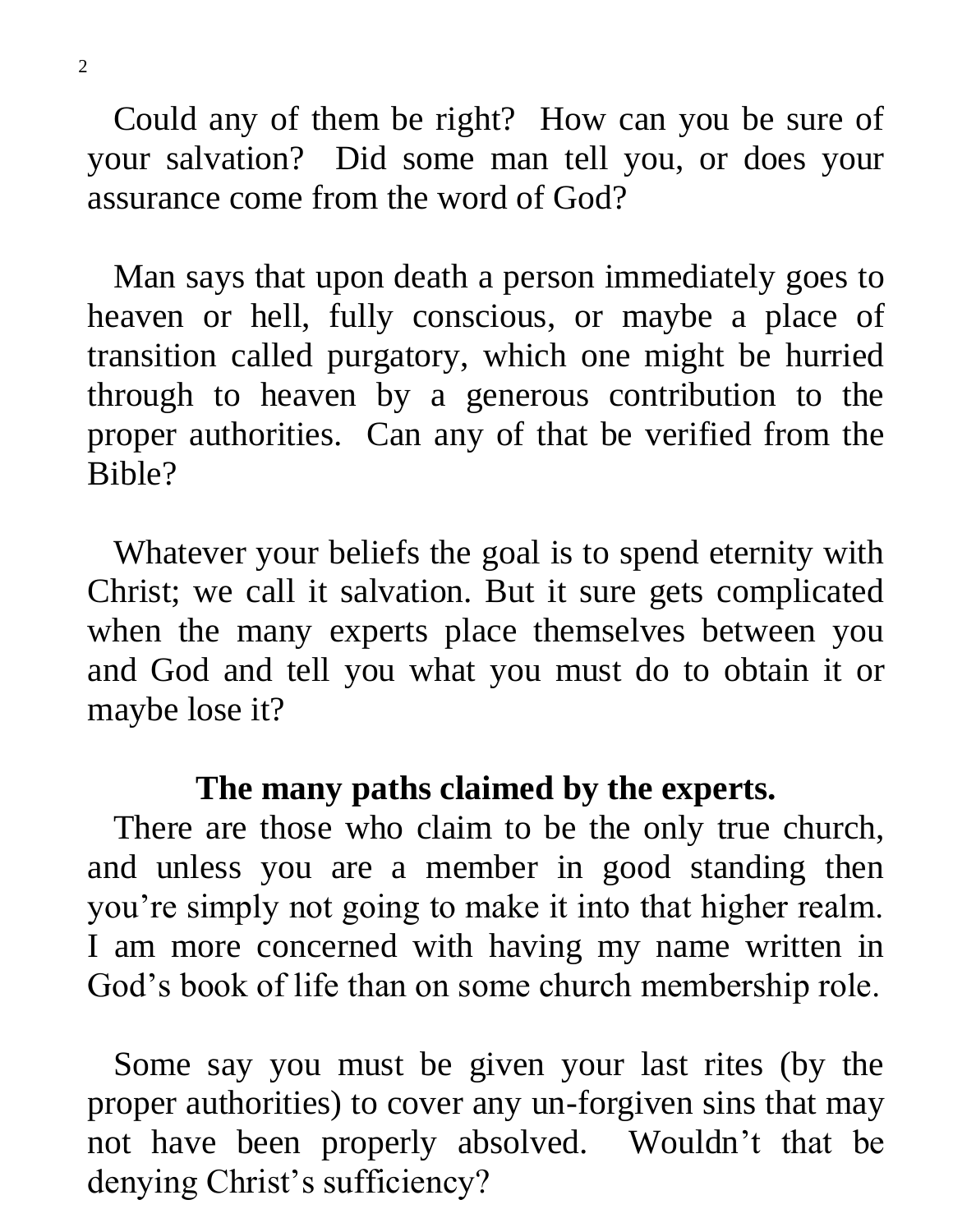Others claim you are predestined to be either saved or lost and there is nothing you can do about it. If that is so, then why bother? Do you think Satan would love to convince you of a theology like that?

 Some try to out-weigh their evil deeds by good works or strict obedience to the law. What is it about the gift of grace they don't understand?

 Then of course, there are the "once saved always saved" group and the, "everybody is going to heaven bunch." We'll consider what God's word says about those views as we progress.

 I heard a preacher of a very large denomination say that if one gave his heart to the Lord that morning in church but died in an accident before he could be baptized that evening, he was forever lost. I'll bet he has a perfectly wonderful explanation of the thief on the cross incident.

 Have you ever heard of wearing a certain type of under garment or a special apron, that should you be killed or die unexpectedly you would be ushered into heaven? I know of two very large denominations that hold that belief. Of course, they would explain it so that it would sound ever so logical.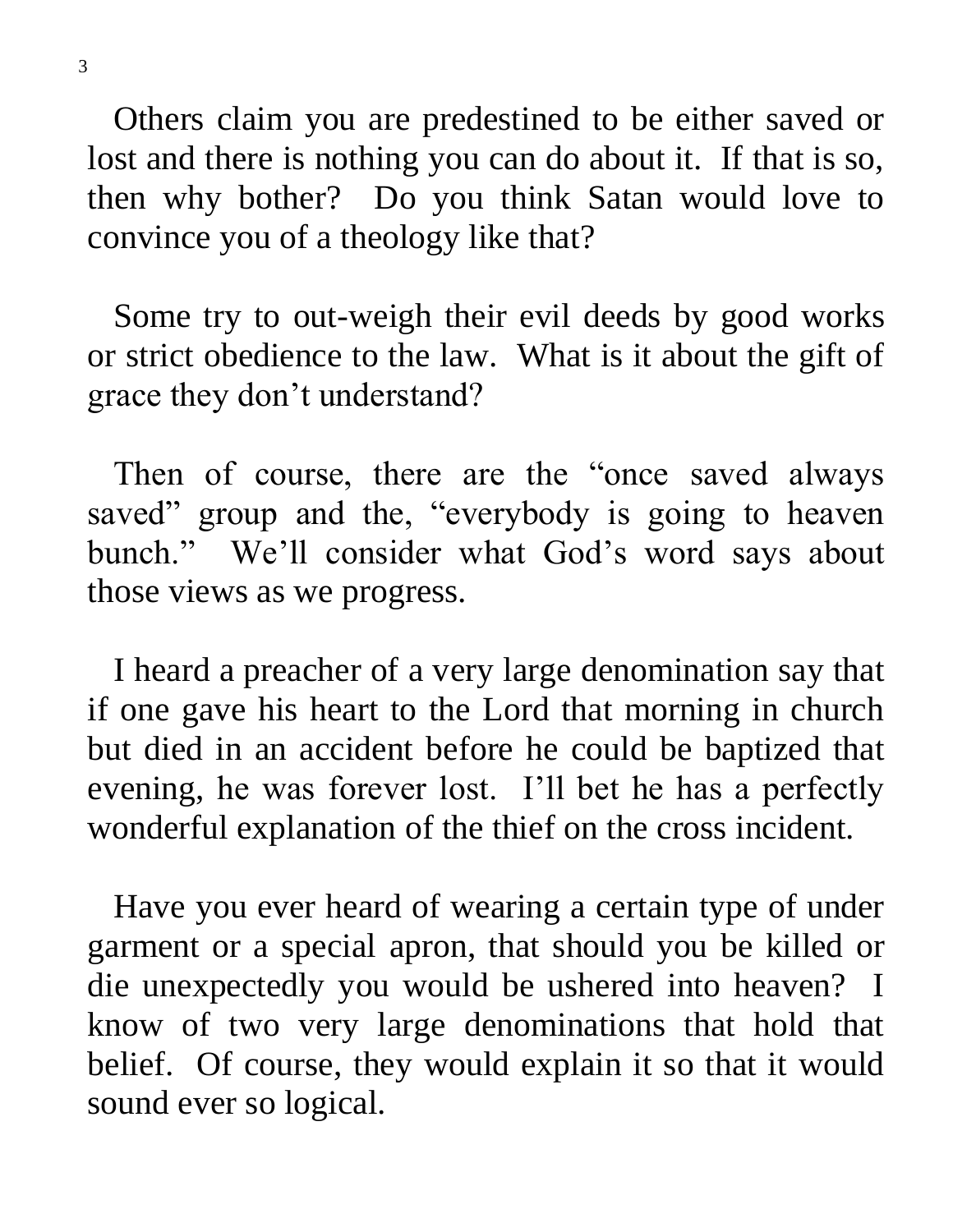From the bizarre to the ridiculous, isn't it past time to question some of these sacred cows of religion, unfounded beliefs, doctrines and superstitions that have been passed down from generation to generation without verification from God's word? No wonder so many have difficulty believing in Christianity.

 There are those who say that the Bible has been so corrupted through the years that they had to rewrite it or even write their own bible (usually to uphold their own private interpretations). Someone has even written a Hebrew New Testament and claims it to be more accurate than the original Greek. Does God need the imaginations of man to reveal His truths to those who earnestly seek it?

 Of course, translators made mistakes, added words and made punctuation errors, but they can be identified. However, none are so severe as to suppress His message of salvation. Our God is well able to preserve His word, and the Holy Spirit is well able to give understanding to anyone who has a love for, and earnestly seeks the truth (II Thes. 2:10-11).

 Then there is the trinity and its many definitions that no one seems to be able to explain. I have yet to find in the Bible that if you don't believe in the trinity that you obviously belong to some cult and are therefore lost; yet some will tell you that. Certainly there is the Father,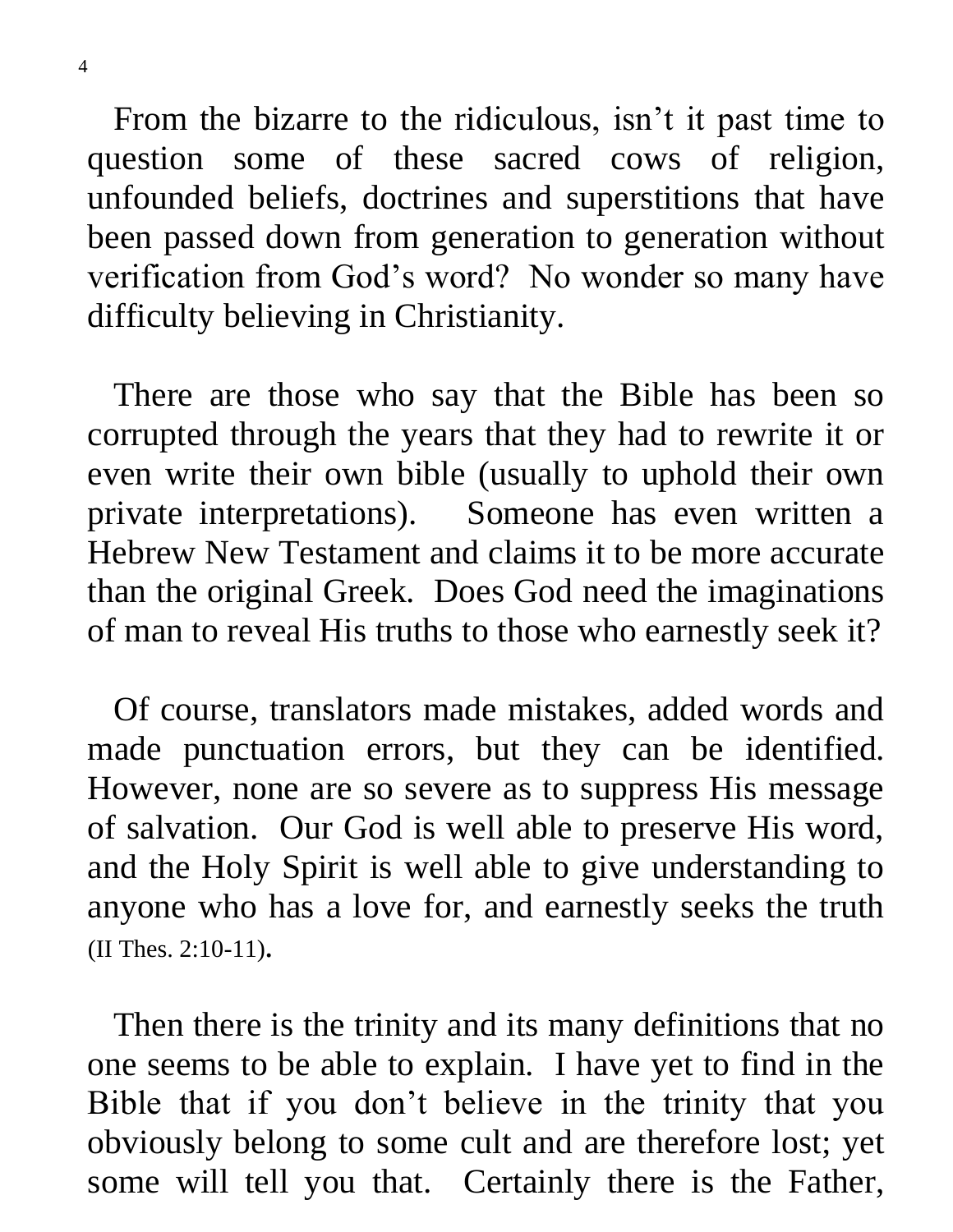there is His Son and there is a Holy Spirit. It's very hard for me to visualize the Son who is right now sitting at the Father's right hand yet at the same time occupying just one body. Consider John 17:21-24: are we not to be one with the Father the same as Christ? There will be no difference in our oneness, but we will be separate beings just as He is.

### **Can a loving God hate?**

 God says he hates those who place themselves between Him and His people. He calls them Nicolaitanes (Rev. 2:15), Nico = lord over, laity = people. Wasn't this why Paul warned against the evil actions of Diotrephes (III Jn. 9-11)? There's nothing new, the same could be said for some today.

 Are there those that seek titles and positions of high authority today so that they might lord it over the brethren (Matt. 23:2-11)? We are warned that there would be false ministers, who would seem so righteous, so knowledgeable, yet so deceptive that they would very nearly deceive the elect (Matt. 24:24).

 And can you believe it, even antichrists behind the pulpit. You think not? Read I John 4:3 or II John 7 and ask yourself if there are ministers who don't believe that Christ (the Son of God) has come in the flesh? A survey of ten thousand ministers by the sociologist Jeffery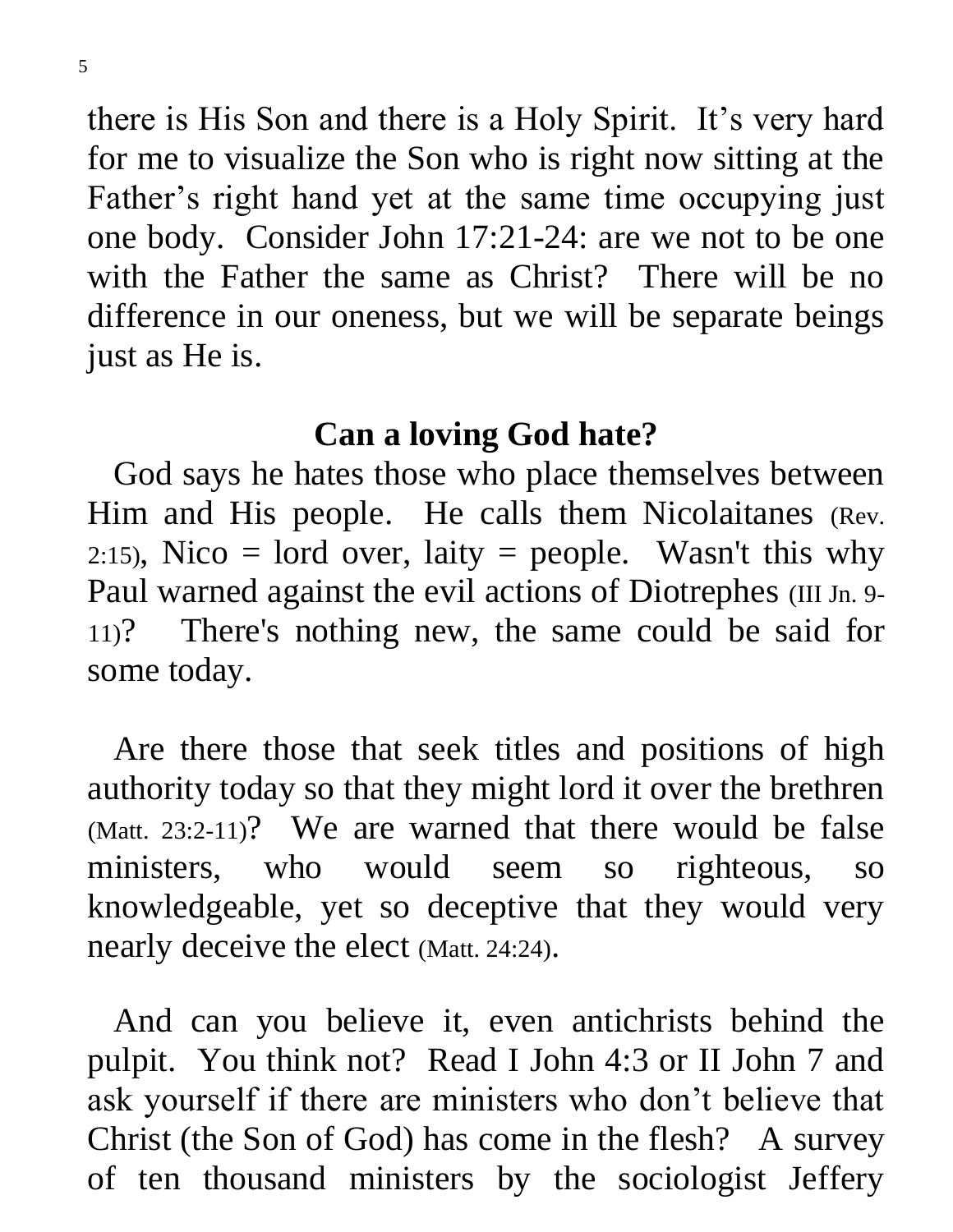Hadden found that over half did not believe that Jesus was born of a virgin and 80% did not agree that Jesus was the Son of God. You decide.

# **Don't follow a leader until you know what leader he is following?**

 "For there are certain men crept in unawares, who were before of old ordained to this condemnation, ungodly men, turning the grace of our God into lasciviousness, and denying the only Lord God, and our Lord Jesus Christ" (Jude 4). How do they deny Him? Read Titus 1:16. Isaiah tells us how to expose their works, "To the law and to the testimony: if they speak not according to this word, it is because there is no light in them" (Isa. 8:20). "He that says, I know him, and keeps not his commandments, is a liar, and the truth is not in him" (I John 2:4). No need to look for truth from this guy.

 Have you ever heard someone say the law has been done away, changed, or nailed to the cross? *(A distortion of Colossians 2:14).* Paul warns us to follow a leader only as he follows Christ. He also gives us the chain of authority, "But I would have you know, that the head of every man is Christ; and the head of the woman is the man; and the head of Christ is God" (I Cor. 11:1 & 3). Did you notice who was not mentioned in that chain?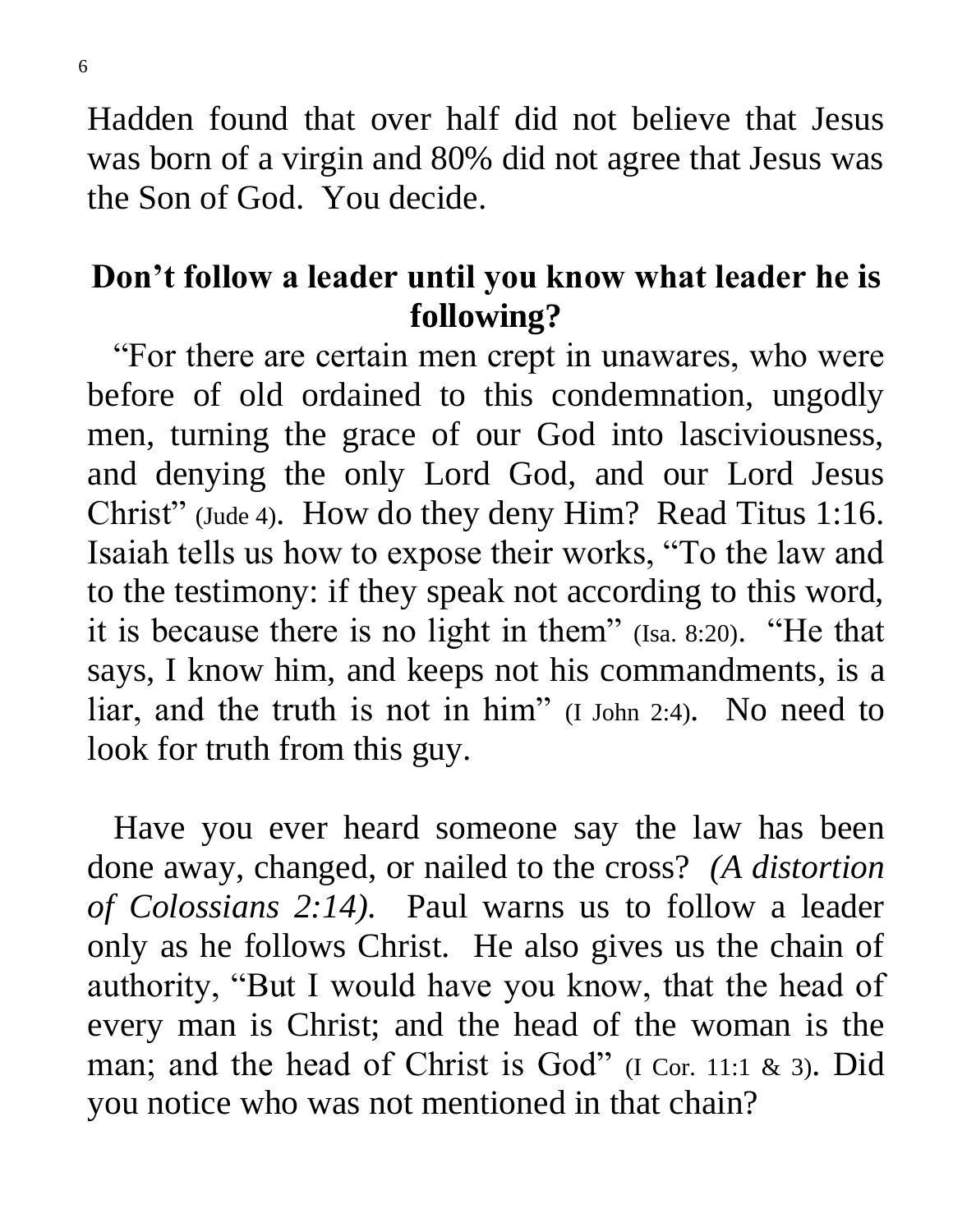Who is responsible for your salvation? You can't depend on a priest, minister or denomination. Paul told the Philippians, "...work out your own salvation with fear and trembling" (Phil. 2:12). And also the Galatians, "But let every man prove his own work, and then shall he have rejoicing in himself alone, and not in another. For every man shall bear his own burden. Be not deceived; God is not mocked: for whatsoever a man sows that shall he also reap" (Gal. 6:4-7). So the ball is in your court!

## **Did you know you have a personal invitation to go directly to the Father?**

 "Having therefore, brethren, boldness to enter into the holiest by the blood of Jesus, by a new and living way, which he hath consecrated for us, through the veil, that is to say, his flesh" (Heb. 10:19-20). The holiest represented the throne of God; it was where the High Priest alone could go and plead forgiveness for Israel. But now Christ is our High Priest, positioned at God's throne on the Father's right hand as our advocate (Rom. 8:34). The ripping of the veil opened the door to the Father at the throne of grace; now each of us can make our petitions known, individually and personally, with no one in between except Christ (I Jn. 5:14-15). That's why we pray in the name of Christ and no one else.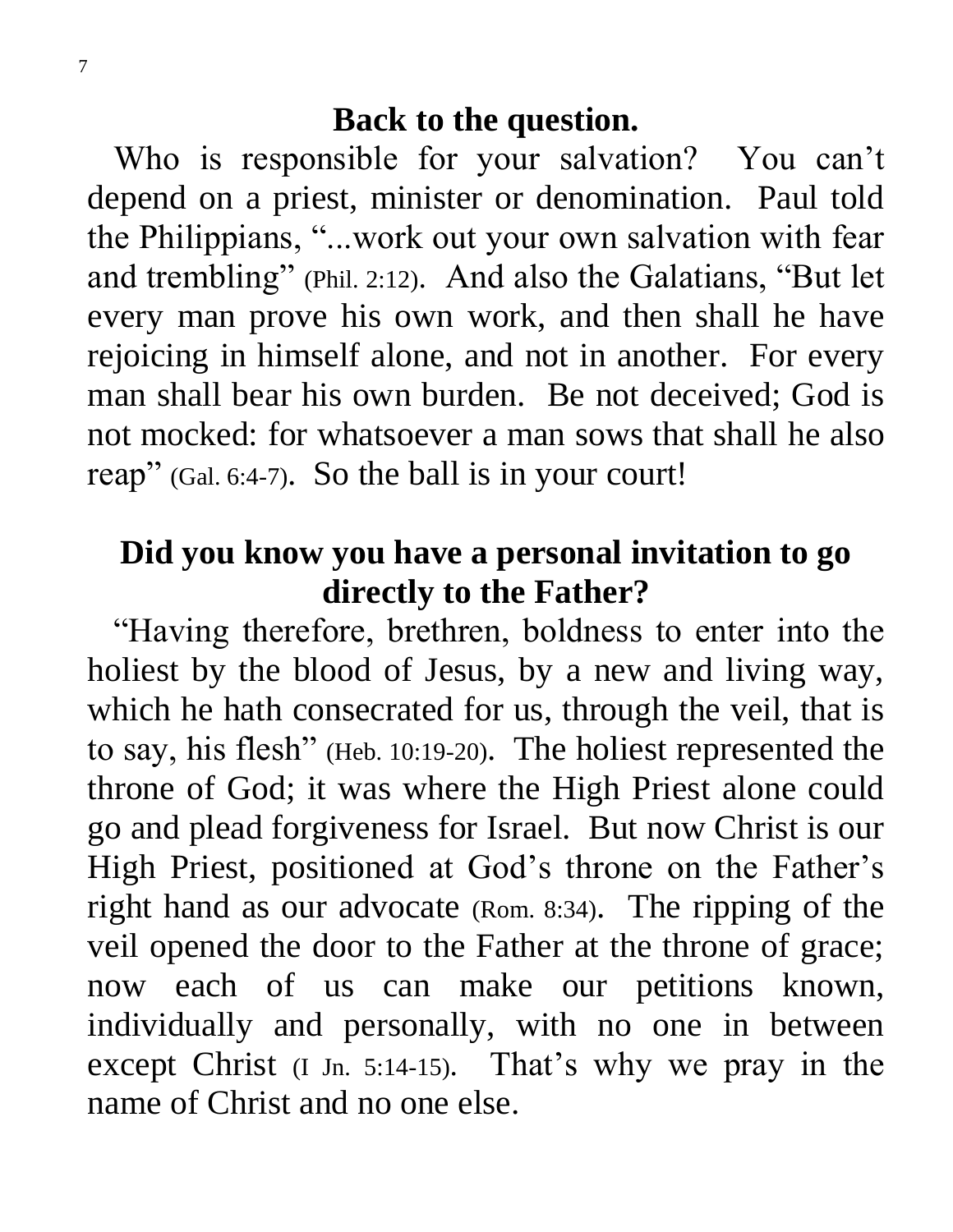No man, woman or spirit being should set themselves up, or be set up as the "*anointed"* door (Jn. 10:9) between God and man. Jesus Christ is the only mediator between the Father and man (I Tim. 2:5). You have direct access to the Father through Christ, and in that Christ died for you, you also have direct access to Him. So why go to angels, Mary, dead saints or anyone else to get to Christ? He would rather hear directly from you.

### **What does God's word tell us about our salvation?**

In spite of what Satan told Eve, man will "surely die". All mankind is under a death penalty and needs a savior (Gen. 3:3-4), and there is only one source. "Neither is there salvation in any other: for there is none other name under heaven given among men, whereby we must be saved" (Acts 4:12). Why of course, isn't He the one who paid the death penalty for us?

# **You do not have to measure up to some standard imposed by man before coming to Him.**

 "But God commended his love toward us, in that, while we were yet sinners, Christ died for us. Much more then, being now justified by his blood, we shall be saved from wrath through him" (Rom. 5:8-9).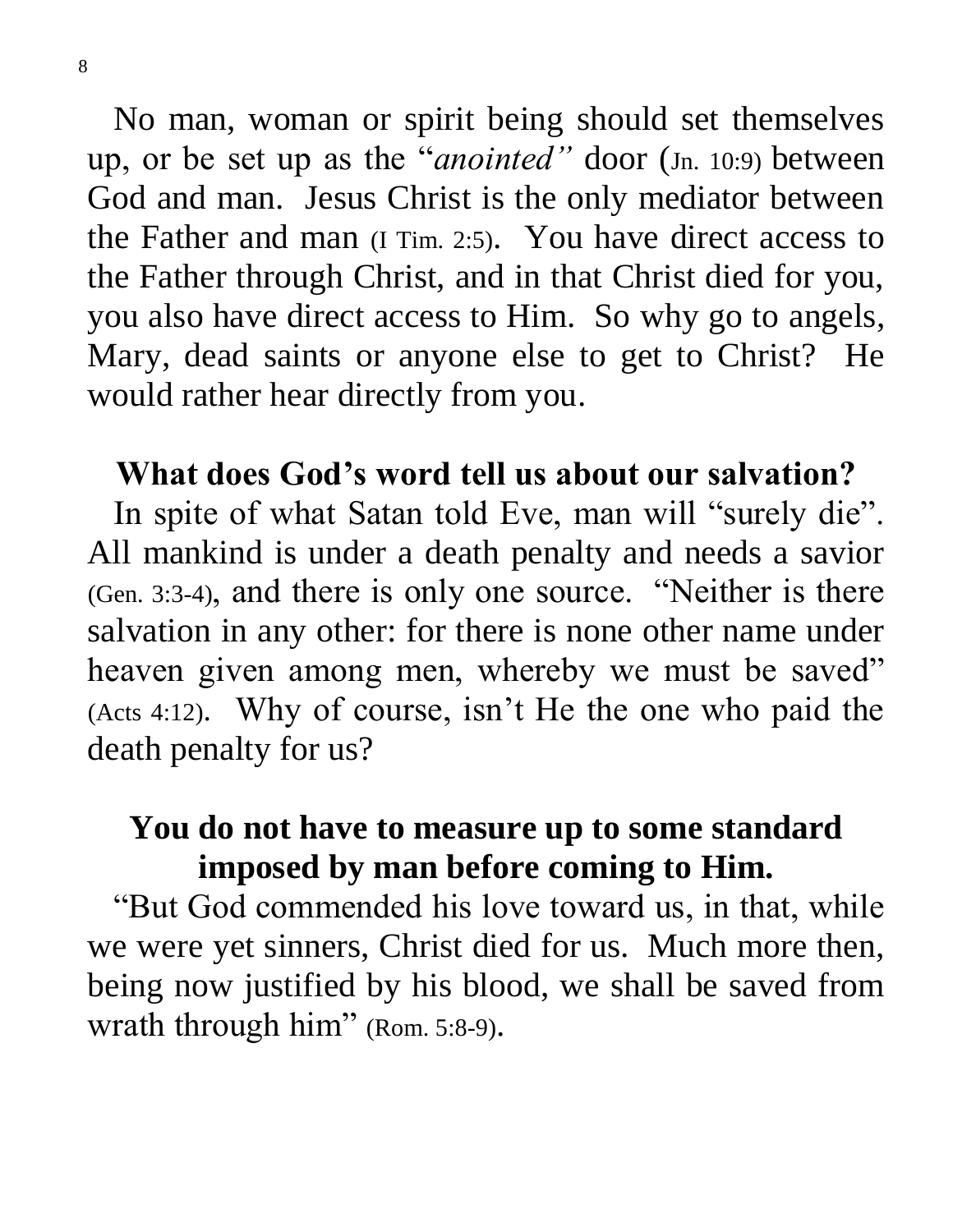**It is through Him, not man or any of man's organizations.**

 "For God so loved the world, that he gave his only begotten Son, that *whosoever* believeth in him should not perish, but have everlasting life" (Jn. 3:16). Wouldn't the word *whosoever* include you and me?

 "For by grace are ye saved through faith; and that not of yourselves: it is the gift of God, not of works, lest any man should boast. For we are his workmanship, created in Christ Jesus *unto* good works, which God hath before ordained that we should walk in them" (Eph. 2:8-10). We can't earn it, we can't buy it and we certainly don't deserve it. It is a free gift, but --- He won't force it on you.

### **But what about obedience?**

 Like the good leader He is, Christ won't require of man anything that He has not Himself done, even to learning obedience. "Though he were a Son, yet learned He obedience by the things which He suffered; And being made perfect, He became the author of eternal salvation unto *all* them that *obey* Him" (Heb. 5:8-9).

 "Let not sin therefore reign in your mortal body, that ye should obey it in the lusts thereof" (Rom. 6:12).

"Know ye not, that to whom ye yield yourselves servants to obey, his servants ye are to whom ye obey, whether of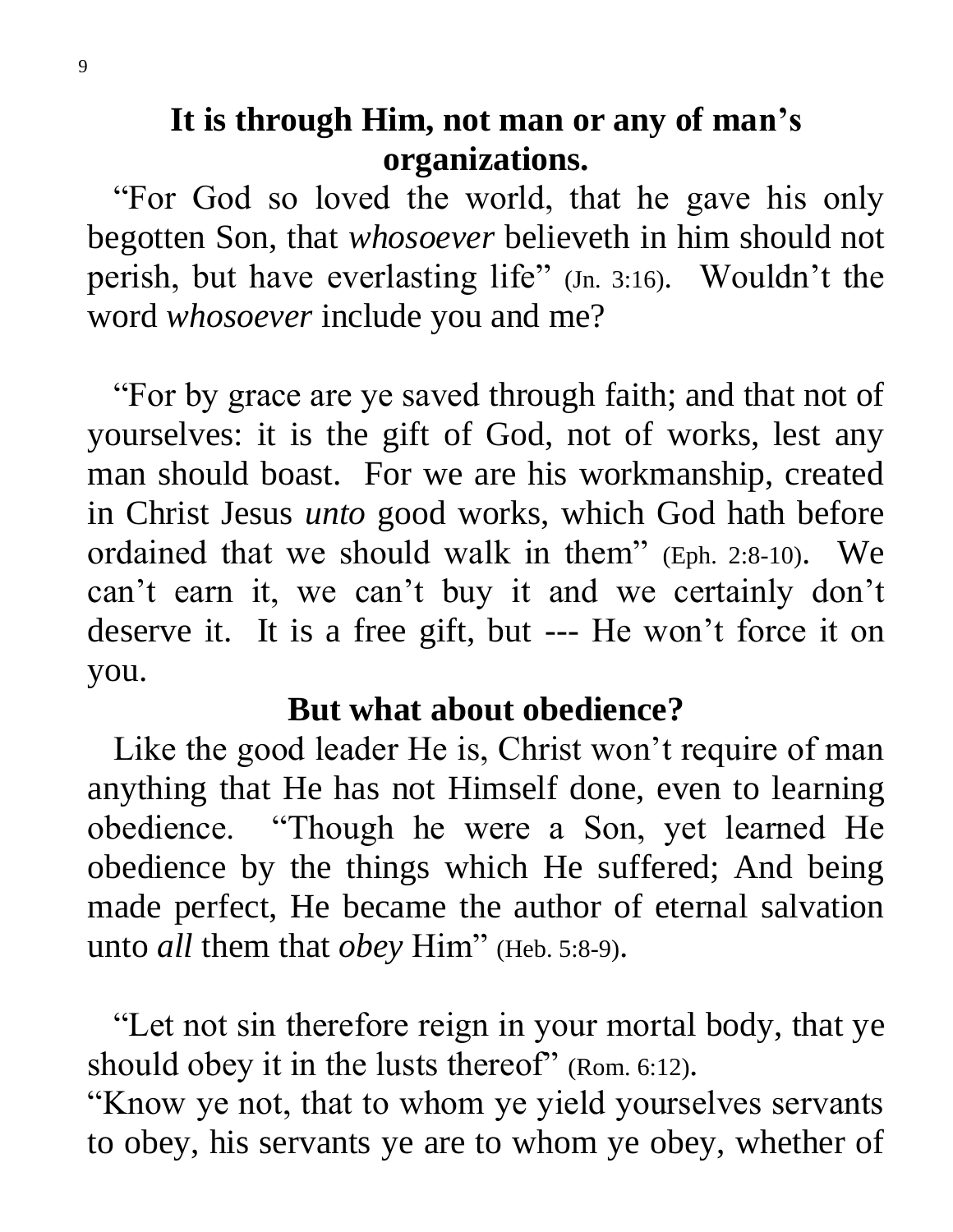sin unto death, or of obedience unto righteousness?" (Rom. 6:16). Wouldn't obedience be proof of belief?

# **But will God save a person even if they have chosen not to quit sinning?**

 Paul speaks of a people who, even though they knew God (Rom. 1:21), and knew that what they were doing was worthy of death, would not change (Rom.1:32). Also, "For if we sin willfully (presumptuously) after that we have received the knowledge of the truth, there remains no more sacrifice for sins, but a certain fearful looking for of judgment and fiery indignation, which shall devour the adversaries" (Heb. 10:26-27). But for our frailty of the flesh we have an advocate (I Jn. 2:1).

 We start the process with a simple *heartfelt* request, just as the thief on the cross did (Luke 23:42), "Lord remember me," and from that moment He anoints and seals us (II Cor. 1:21-22). But let's not stop there. God is not through with us yet. Go to Hebrews 6:1-6 and make sure we understand the 7 doctrines of Christ, which leads us stepby-step to the seventh doctrine, which is perfection.

### **Mystery of the First Fruits**

 "But we, brethren beloved by the Lord, ought and are obligated to give thanks always to God for you, because *God chose you from the beginning* as His *first fruits* for salvation through the sanctifying work of the Holy Spirit and your belief in the Truth" (II Thes. 2:13 AMP). Does that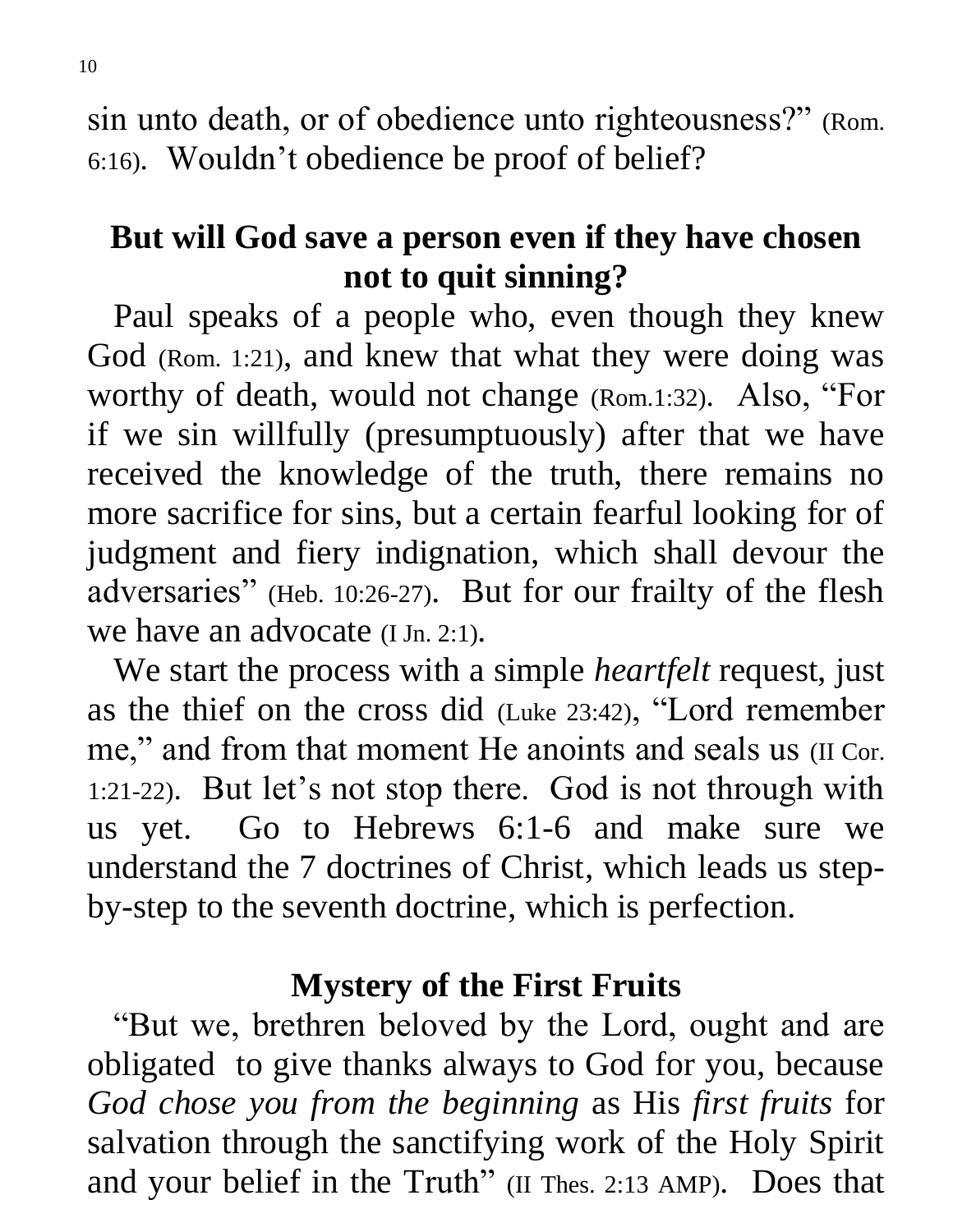mean we are better or superior in some way than those that came before us? Not at all, it's just that He has chosen some to be among the first fruits, or spring harvest and others will be among the second or fall harvest, their time will come (Rev. 20:5-6). Christ warned us that many are called but few are chosen. You are chosen because He knows you are capable of enduring through the tribulations of these end times (Matt 24:13), through the faith that He gives you (Heb. 12:2), None-the-less, He will not take your choice away from you. God is not in the process of creating automatons.

 Speaking of Christ, Peter says, "Whom having not seen, ye love; in whom, though now ye see him not, yet believing, ye rejoice with joy unspeakable and full of glory:

9 "Receiving the end of your faith, even the salvation of your souls. If we had it now would we need faith?

10 "Of which salvation the prophets have inquired and searched diligently, who prophesied of the grace that should come unto you.

11 "Searching what, or what manner of time the Spirit of Christ which was in them did signify, when it testified beforehand the sufferings of Christ, and the glory that should follow.

12 "Unto whom it was revealed, that not unto themselves, but unto us they did minister the things, which are now reported unto you by them that have preached the gospel